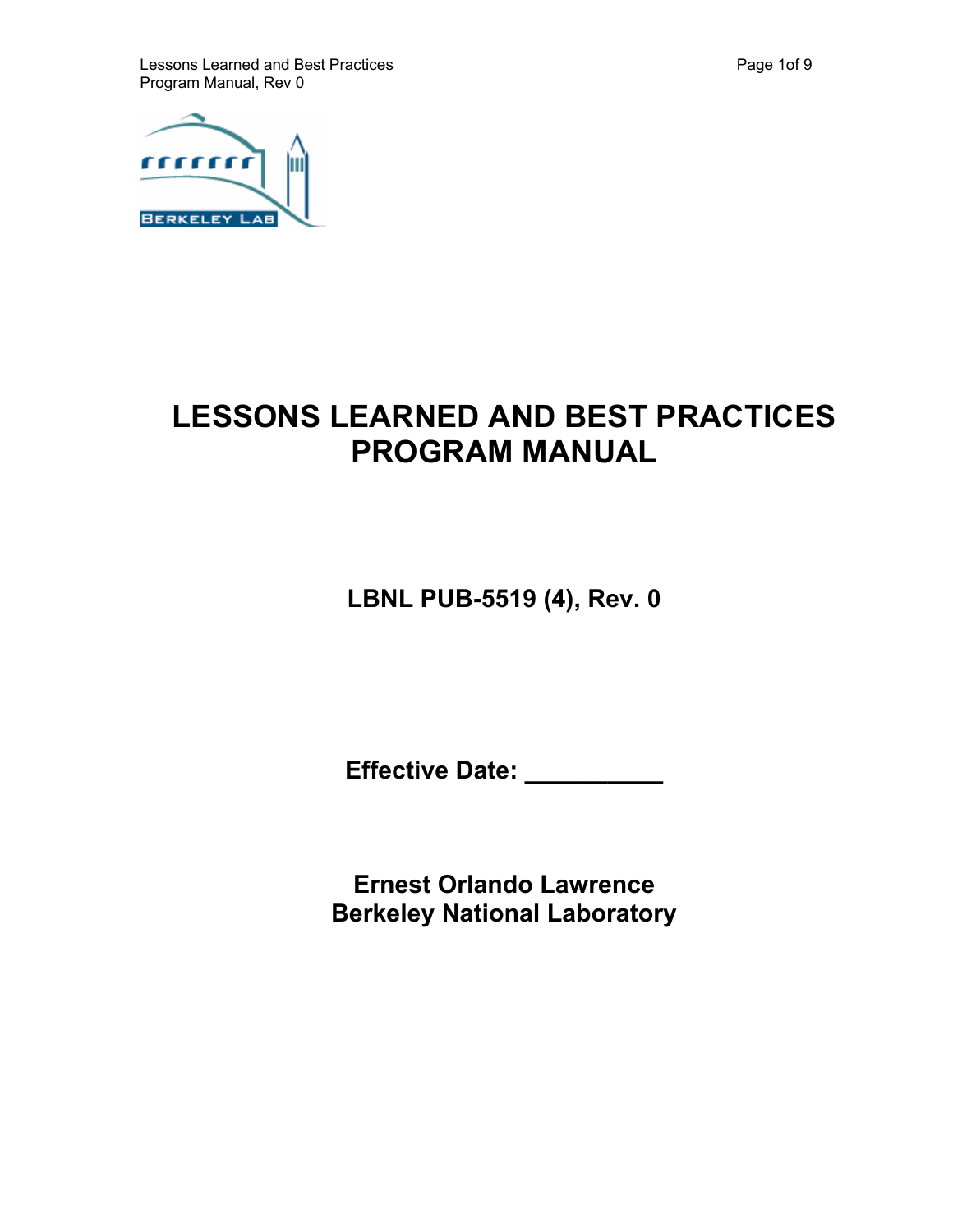### **RECORD OF REVISION**

| Revision<br>Number | Date Approved | Description of Revision |
|--------------------|---------------|-------------------------|
|                    |               |                         |
|                    |               |                         |
|                    |               |                         |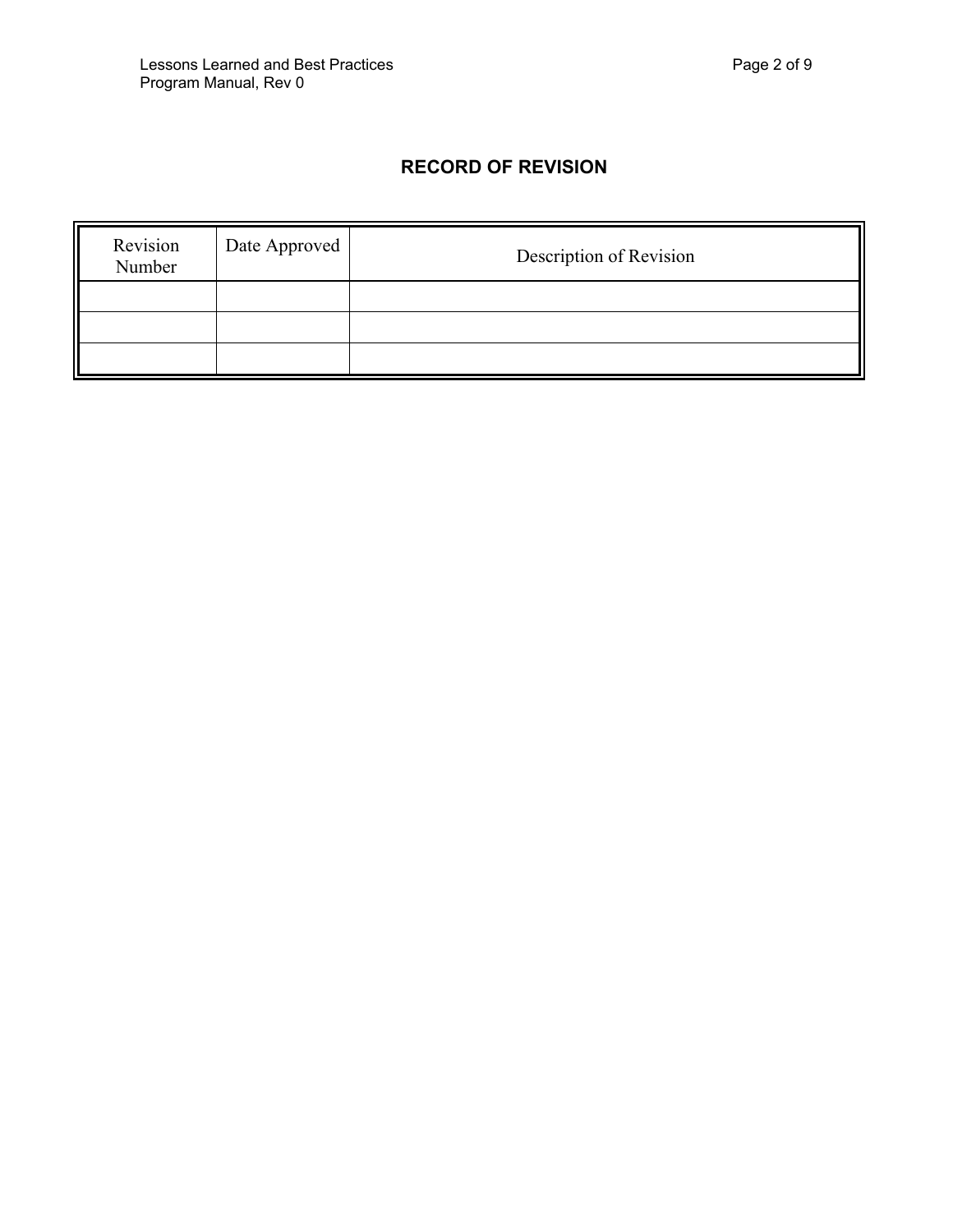### **TABLE OF CONTENTS**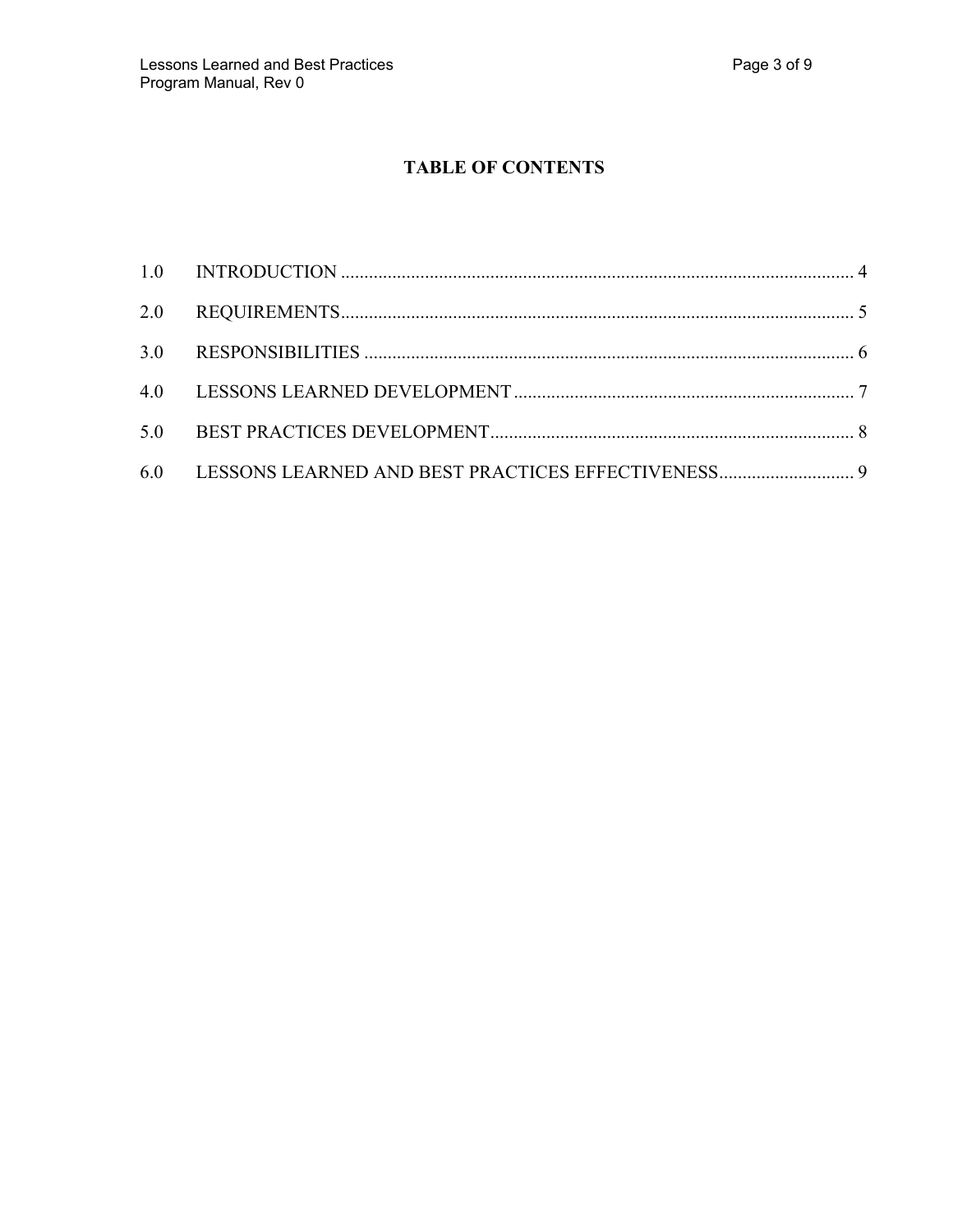### <span id="page-3-0"></span>**1.0 INTRODUCTION**

This document provides requirements and guidelines for conducting a Lessons Learned and Best Practices Program within Lawrence Berkeley National Laboratory (LBNL) to ensure ongoing improvement of safety and reliability, prevent the recurrence of significant adverse events/trends, and determine implementation strategies that will help LBNL successfully meet the missions and goals set forth by the Department of Energy (DOE).

Based on LBNL's and other DOE facilities' operating experience, Lessons Learned and Best Practices Briefings will be developed and distributed to applicable personnel and organizations.

This procedure applies to personnel who initiate Lessons Learned/Best Practices Briefings or who are assigned to perform activities using this document.

Events, issues, or incidents that may have a significant impact on safety and operations and/or could lead to potential fines for regulatory infractions will be identified and addressed in Lessons Learned Briefings. Lessons Learned from LBNL may be applicable to other national laboratories across the Department of Energy (DOE) complex.

Cognizant managers (CMs)/Designees are responsible for ensuring that Lessons Learned Briefings for these events, issues, or incidents are developed and delivered to target audiences. CMs/Designees are also responsible for determining the effectiveness and implementation of Lessons Learned within their area(s) of responsibility. Lessons Learned Briefings and materials are maintained in and are available to LBNL personnel via the Lessons Learned/Best Practices Database*.*

CMs/Designees are responsible for ensuring that lessons learned and best practices are considered during work planning activities.

Lessons Learned material and sources may include, but are not limited to, the following:

- United States Department of Energy (DOE) Safety Notices
- Nuclear Regulatory Commission (NRC) Bulletins/Notices
- Price Anderson Amendment Act (PAAA) Non-Compliance Tracking System

(NTS) Reports

- External Occurrence Reporting and Processing System (ORPS) Reports
- Internal ORPS Summary Reports
- DOE Environmental Safety and Health (ES&H) Lessons Learned Bulletins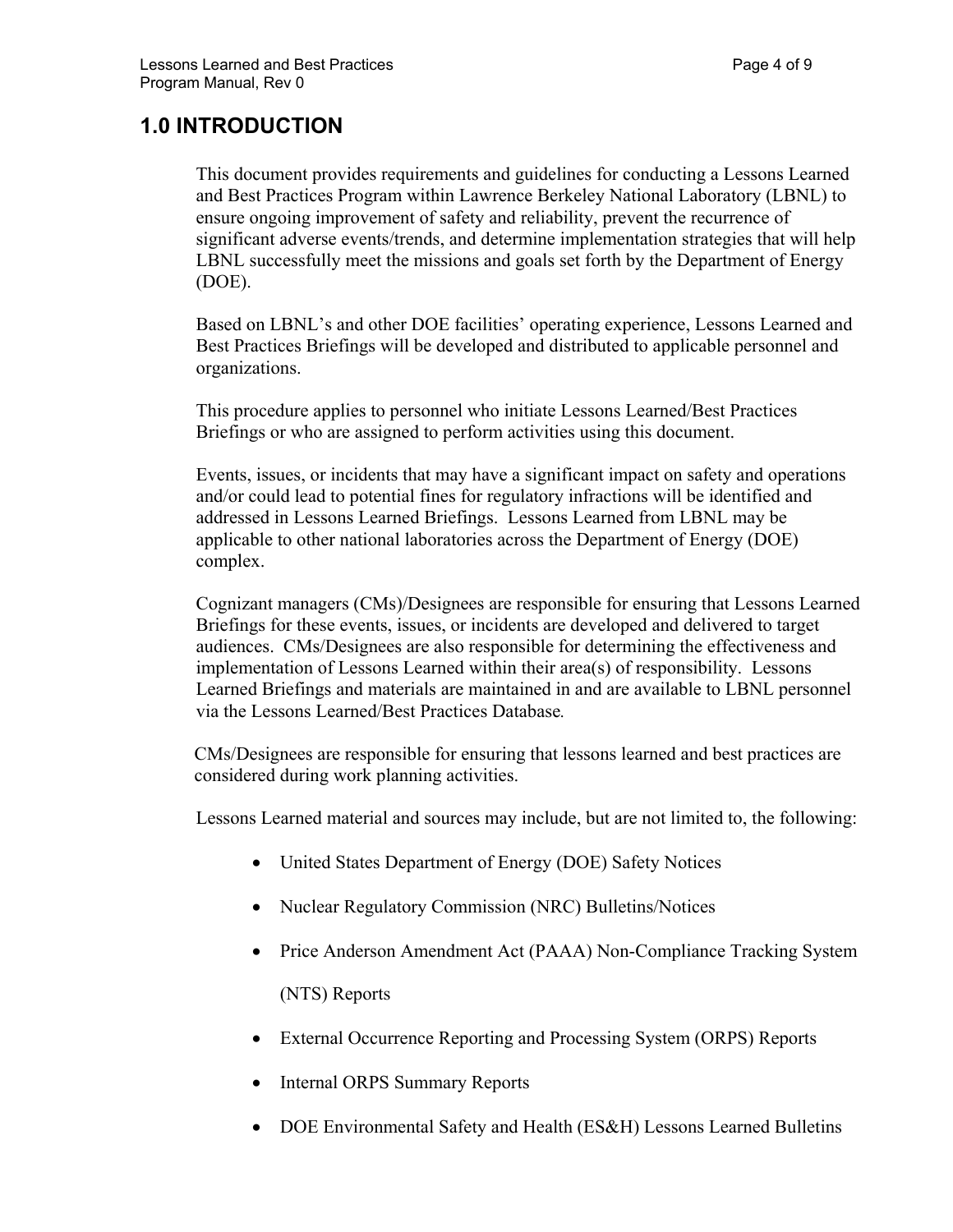- <span id="page-4-0"></span>• Nonconformance Reports (NCRs)
- Corrective Action Requests (CARs)
- Other pertinent industry documents

Records generated during the performance of this procedure are maintained in accordance with the Regulations and Procedures Manual (RPM) and include:

- Lessons Learned/Best Practices documentation, as applicable
	- o Briefing
	- o Attendance Roster(s)
	- o Supporting Material(s)
- Lessons Learned/Best Practices Database
- Lessons Learned/Best Practice Feedback Form

#### **2.0 REQUIREMENTS**

References

Baseline Documents

- Department of Energy Order (DOE O) 210.2, *DOE Corporate Operating Experience Program*
- DOE O 226.1, *Implementation of Department of Energy Oversight Policy*
- DOE O 231.1A, *Environmental, Safety and Health Reporting*
- DOE O 225.1A, *Accident Investigations*
- DOE P 450.4, *Safety Management System Policy*

Referenced Documents

- *Regulations and Procedures Manual*
- OIA-OCA-0002, *Lessons Learned/Best Practices Database User Manual*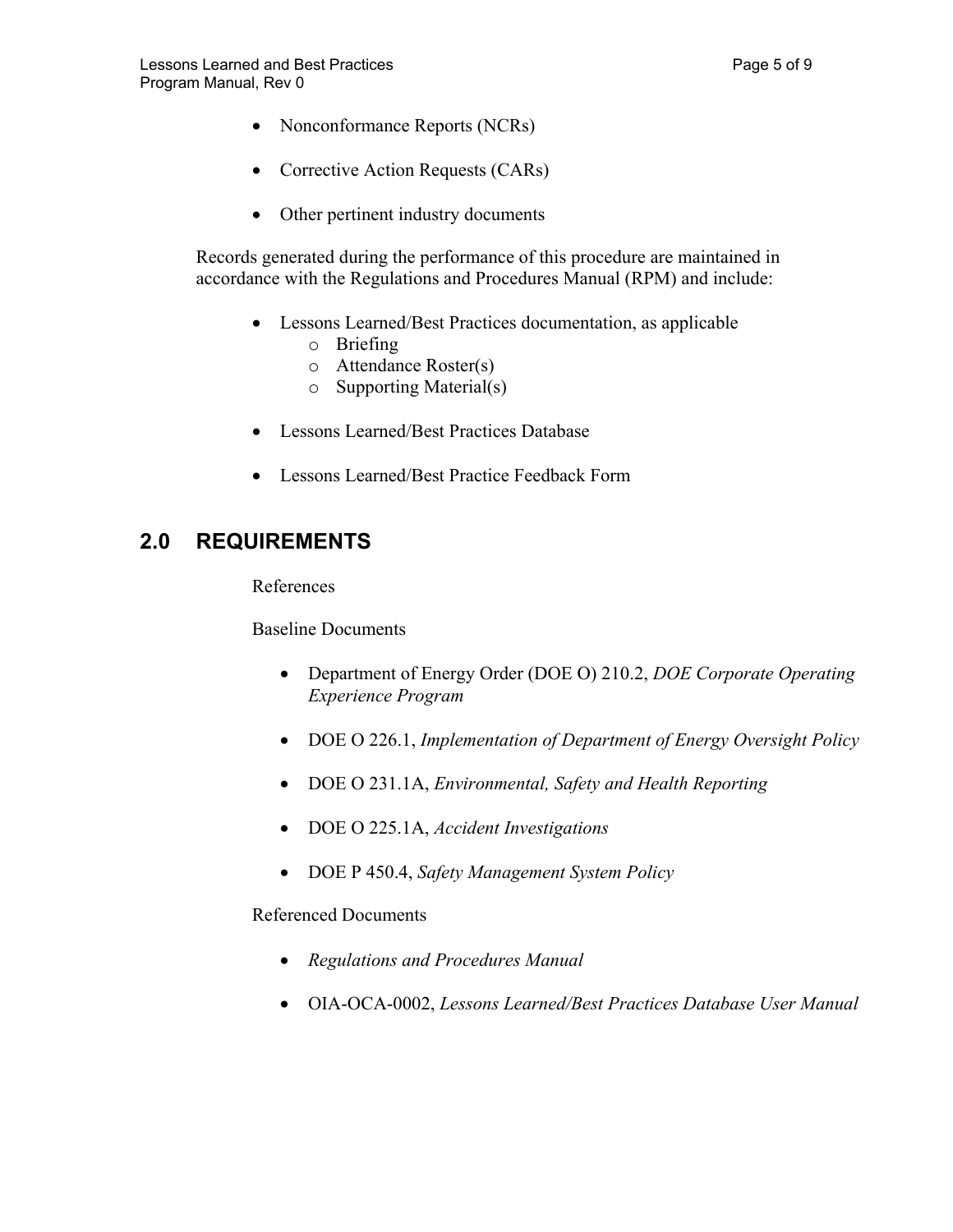- <span id="page-5-0"></span>3.1 Initiator
	- 3.1.1 Collects and reviews Lessons Learned/Best Practices material that supports Lessons Learned/Best Practices Briefings
	- 3.1.2 Identifies target audiences for Lessons Learned/Best Practices Briefings
	- 3.1.3 Develops Lessons Learned/Best Practices Briefings
	- 3.1.4 May disseminate Lessons Learned/Best Practices Briefings
- 3.2 OCA
- 3.2.1 Manages the Lessons Learned/Best Practices Program
- 3.2.2 May review and approve Lessons Learned/Best Practices Briefings prior to dissemination
- 3.3 CM/Designee
	- 3.3.1 Ensures lessons learned and best practices are considered during work planning activities
	- 3.3.2 Reviews and approves Lessons Learned/Best Practices Briefings prior to dissemination
	- 3.3.3 Provides feedback on applicable Lessons Learned Briefings to determine effectiveness of Lessons Learned Program within area(s) of responsibility
	- 3.3.4 Disseminates Lessons Learned/Best Practices Briefings
	- 3.3.5 Ensures submittal of lessons learned or best practices applicable to other DOE sites to the DOE Corporate Operating Experience Program
- 3.4 Additional Reviewer(s)
	- 3.4.1 Reviews and approves Lessons Learned/Best Practices Briefings prior to dissemination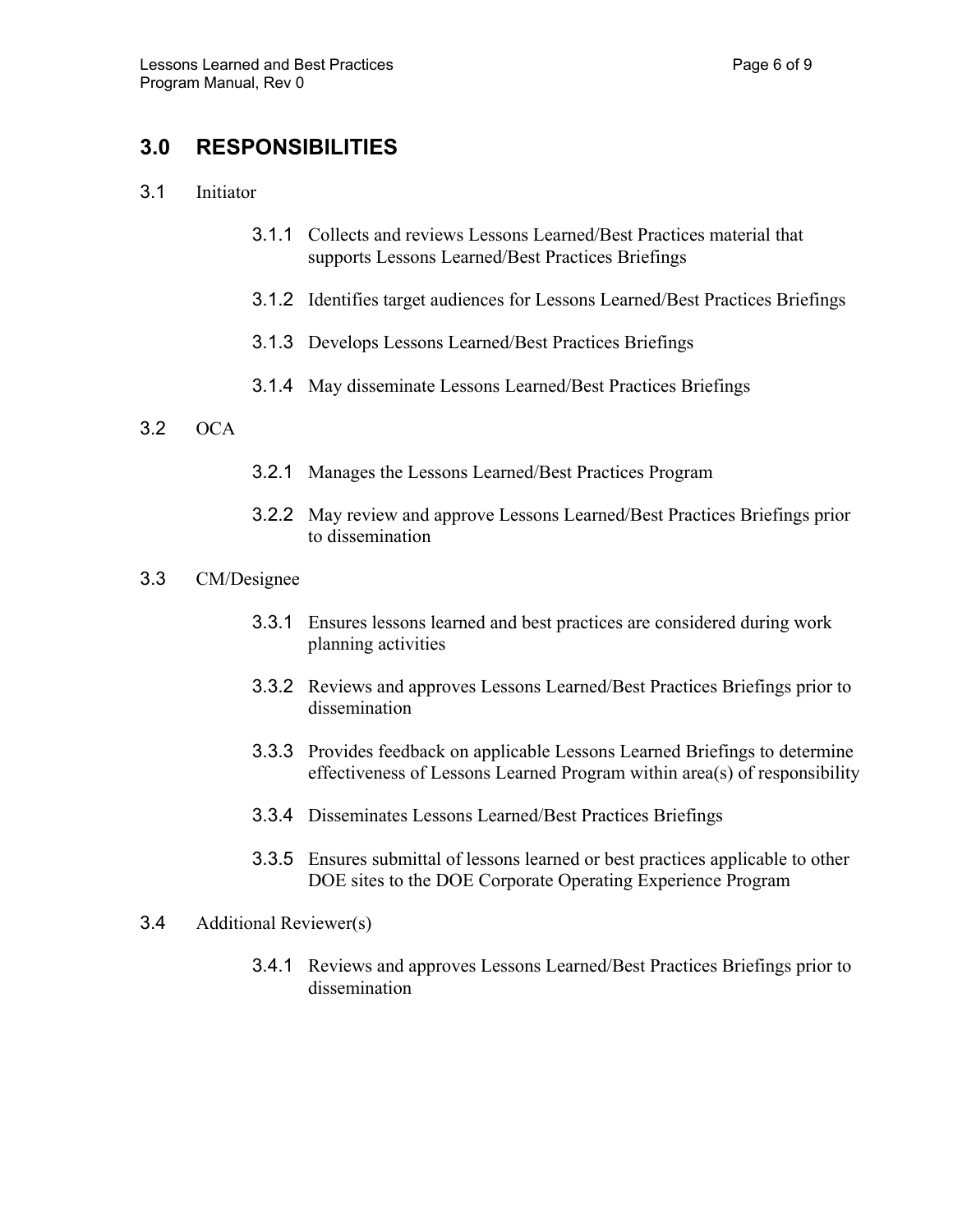### **Lessons Learned/Best Practice Review Process**

<span id="page-6-0"></span>

## **4.0 LESSONS LEARNED DEVELOPMENT**

Initiator

- 4.1 Obtain copies of applicable Lessons Learned material, if applicable.
- 4.2 In conjunction with the Subject Matter Expert (SME), review the Lessons Learned material to determine applicability to LBNL and ensure that it:
	- 4.2.1 Provides significant new information for LBNL, other facilities, sites or programs
	- 4.2.2 Has direct relevance to LBNL
	- 4.2.3 Has the potential to be the basis for significant improvements or cost savings
- 4.3 Perform research on the incident, event, or issue, as applicable.

#### **NOTE**

Specific software and hardware requirements, user interface, and guidelines on completing database fields are addressed in OIA-OCA-0002, *Lessons Learned/Best Practices Database User Manual.* This manual is located on the Lessons Learned and Best Practices website.

4.4 Enter the Lessons Learned information, including supporting documentation into the Lessons Learned/Best Practices Database and electronically route the Briefing for review.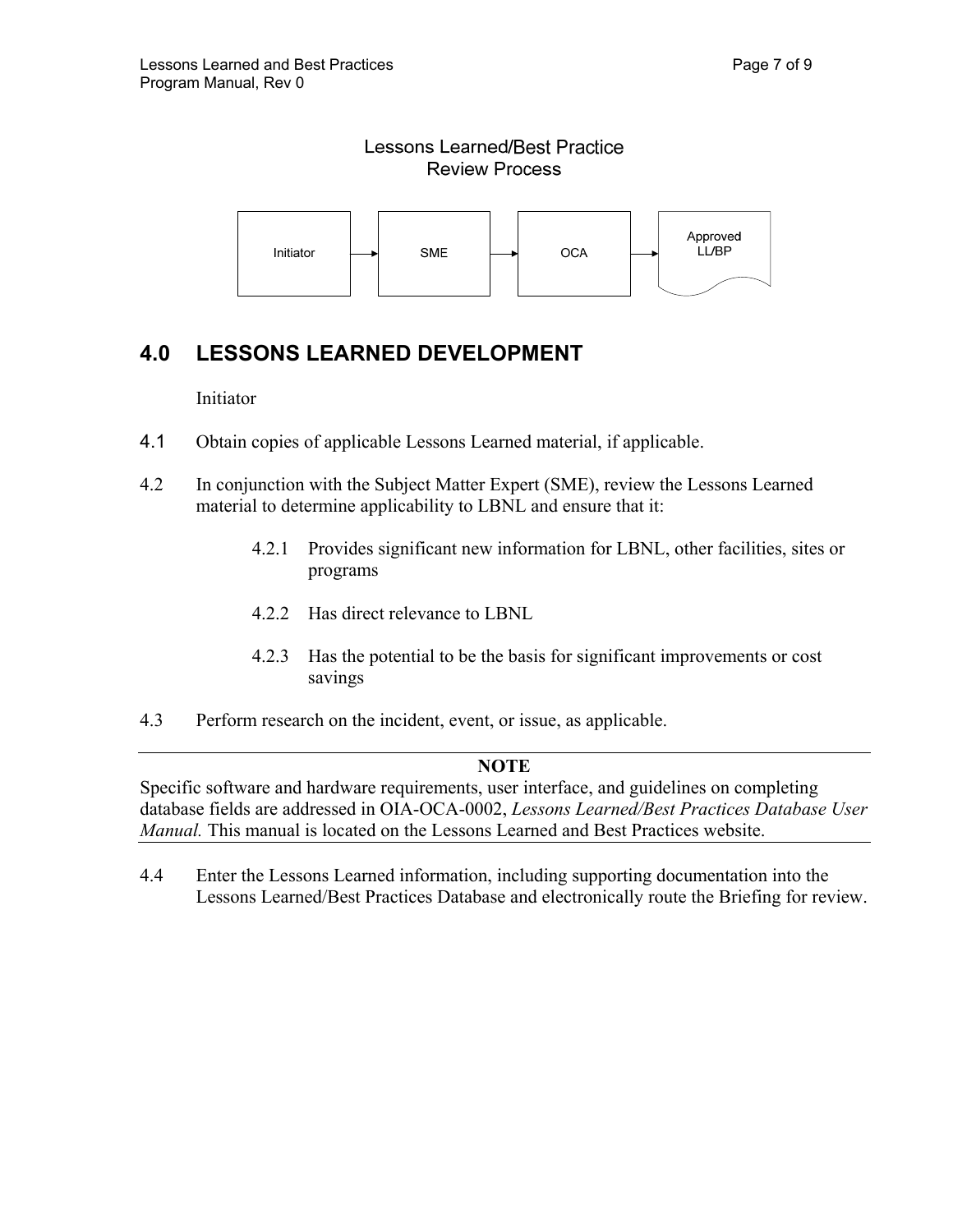### **NOTE:**

<span id="page-7-0"></span>Once the appropriate reviewers have approved the Lessons Learned Briefing, the Initiator is notified that the LL Briefing has been approved and the Lessons Learned Briefing is electronically disseminated to the target audience. Reviewer is a generic term that may include management, SMEs, OCA, or general employees.

Reviewer(s)

- 4.5 Upon receipt of the new Lessons Learned Briefing, review to ensure that it is applicable, complete, **AND** correct.
- 4.6 Resolve any issues with the Initiator, if applicable.
- 4.7 Identify additional reviewers, if applicable.
- 4.8 Electronically approve the Lessons Learned Briefing, by selecting the "Approved" button to electronically disseminate the Lessons Learned Briefing to the appropriate target audience.
- 4.9 If personnel identified as part of the target audience do not have access to email, ensure that the Lesson Learned Briefing is disseminated (e.g. routing hard copies of briefings or addressing the lesson learned in meetings).
- 4.10 If the Lessons Learned Briefing is applicable to other DOE sites, ensure submittal of the Briefing to the DOE Corporate Operating Experience Program.

### **5.0 BEST PRACTICES DEVELOPMENT**

Initiator

5.1 Obtain Best Practices material, if applicable.

**NOTE** 

Specific software and hardware requirements, user interface, and guidelines on completing database fields are addressed in OIA-OCA-0002, *Lessons Learned/Best Practices Database User Manual.* This manual is located on the Lessons Learned and Best Practices website.

5.2 Enter the Best Practices information, including supporting documentation, into the Lessons Learned/Best Practices Database and route the Briefing for review.